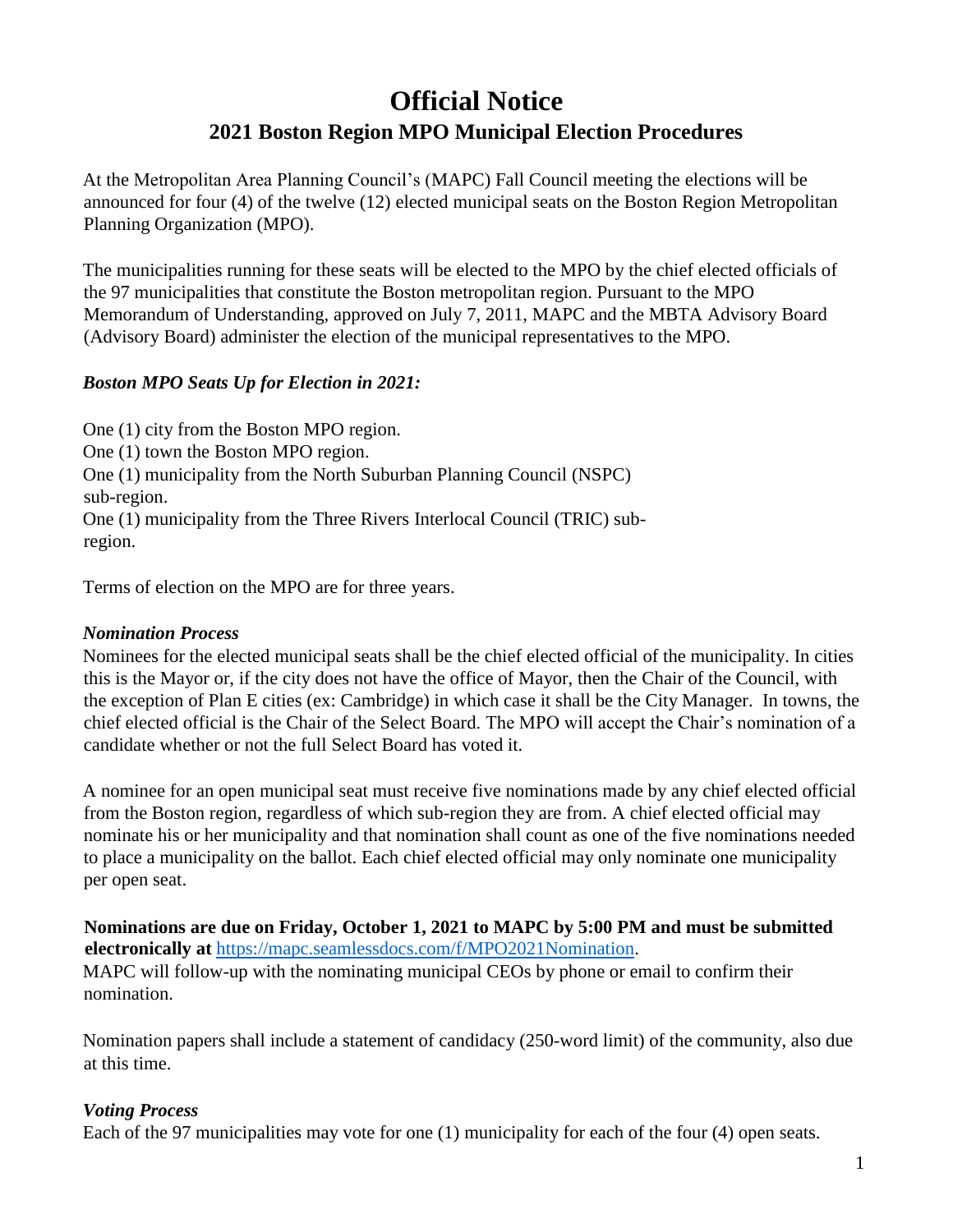### *Ballot*

A ballot will be prepared by MAPC and the Advisory Board based on the certification of nominations. The ballot shall contain a list of the nominated municipalities. Candidate communities shall appear on the ballot in an order drawn by lot by designated officers of MAPC and the Advisory Board. The subregion of each of the communities shall be identified on the ballot. The ballot will be submitted electronically to MAPC by the municipal CEO.

### *Opportunities for Discussion with Representatives of the Candidate Communities*

The Metropolitan Area Planning Council and the MBTA Advisory Board shall provide appropriate opportunity for the electorate to meet representatives of candidate communities. In 2021, this may be accomplished by holding a virtual Candidates Forum if needed.

### *Election*

The election will be held through the submission of ballots electronically to MAPC. Electronic ballots will be emailed from MAPC to the chief elected official of each municipality in the Boston MPO region. Ballots will then be filled out and signed by the chief elected official and submitted to MAPC by the date of the MAPC Fall Council meeting, tentatively scheduled for October 27, 2021. A forthcoming correspondence will explain the ballot submittal process in more detail and provide the deadline.

The MPO seat is held by the municipality. The chief elected official (or their official designee) shall represent the municipality throughout the municipality's term of office.

The designated officers of MAPC and of the Advisory Board shall certify the results of the election to the Chair of the MPO by 12 noon on the Monday following the election.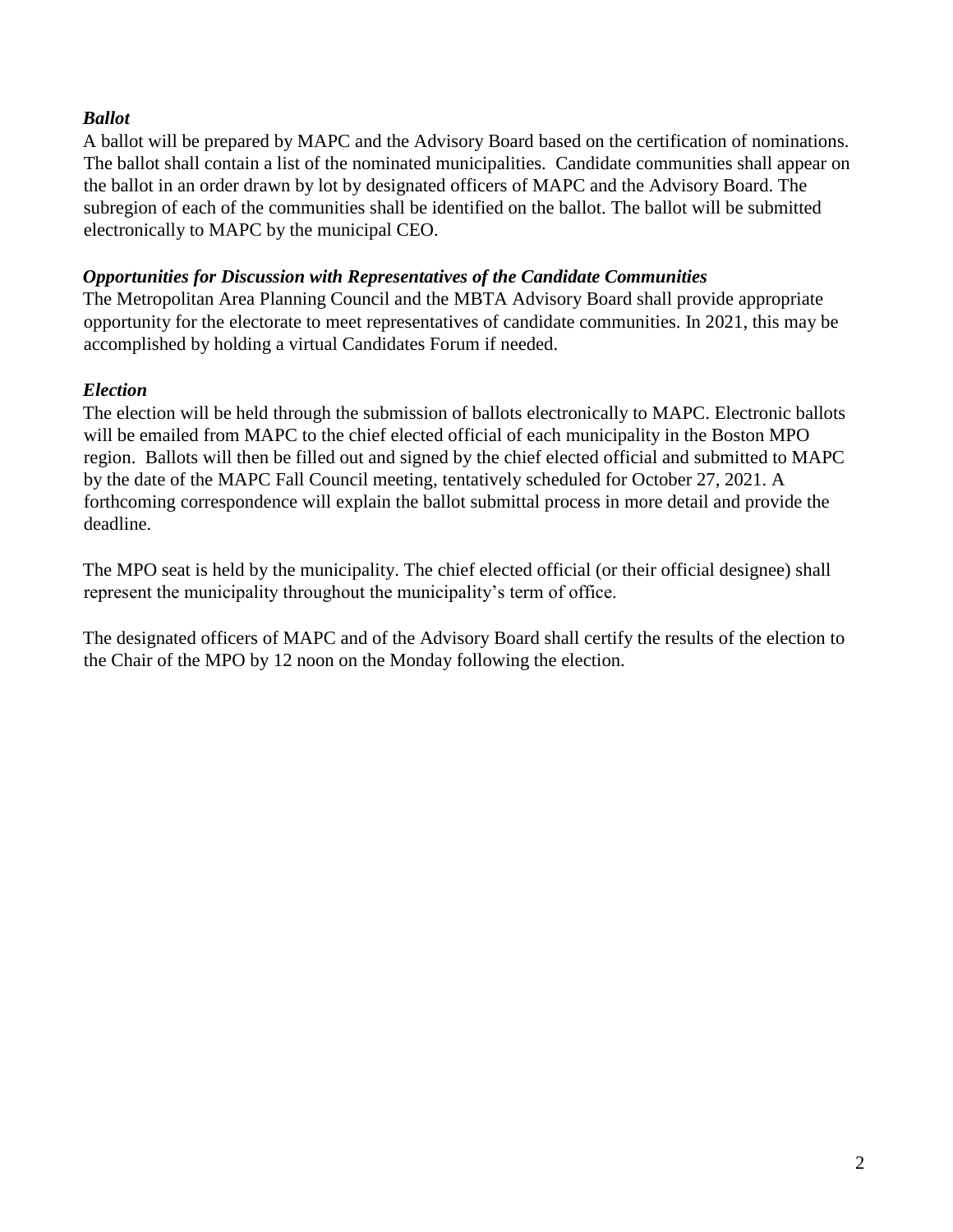# **MAPC Sub-regions**

| <b>SUBREGION</b>                                                             | <b>COMMUNITIES</b>                                                                                                                                                                            |  |  |
|------------------------------------------------------------------------------|-----------------------------------------------------------------------------------------------------------------------------------------------------------------------------------------------|--|--|
| <b>North Shore Task Force</b>                                                | Beverly, Danvers, Essex, Gloucester, Hamilton, Ipswich,<br>Manchester-by-the-Sea, Marblehead, Middleton, Nahant,<br>Peabody, Rockport, Salem, Swampscott, Topsfield,<br>Wenham                |  |  |
| <b>North Suburban Planning</b><br>Council                                    | Burlington, Lynnfield, North Reading, Reading,<br>Stoneham, Wakefield, Wilmington, Winchester,<br>Woburn                                                                                      |  |  |
| <b>Minuteman Advisory Group</b><br><b>Interlocal Coordination</b><br>(MAGIC) | Acton, Bedford, Bolton, Boxborough, Carlisle,<br>Concord, Hudson, Lexington, Littleton, Lincoln,<br>Maynard, Stow, Sudbury                                                                    |  |  |
| <b>MetroWest Regional</b><br><b>Collaborative</b>                            | Ashland, Framingham, Holliston, Marlborough, Natick,<br>Southborough, Wayland, Wellesley, Weston                                                                                              |  |  |
| <b>South West Advisory</b><br><b>Planning Committee (SWAP)</b>               | Bellingham, Dover, Franklin, Hopkinton, Medway,<br>Milford, Millis, Norfolk, Sherborn, Wrentham                                                                                               |  |  |
| <b>Three Rivers (TRIC)</b>                                                   | Canton, Dedham, Dover, Foxborough, Medfield, Milton,<br>Needham, Norwood, Randolph, Sharon, Walpole,<br>Westwood                                                                              |  |  |
| <b>South Shore Coalition</b>                                                 | Braintree, Cohasset, Hingham, Holbrook, Hull, Marshfield,<br>Norwell, Rockland, Scituate, Weymouth                                                                                            |  |  |
| <b>Inner Core</b>                                                            | Arlington, Belmont, Boston, Brookline, Cambridge,<br>Chelsea, Everett, Lynn, Malden, Medford, Melrose, Milton,<br>Newton, Quincy, Revere, Saugus, Somerville, Waltham,<br>Watertown, Winthrop |  |  |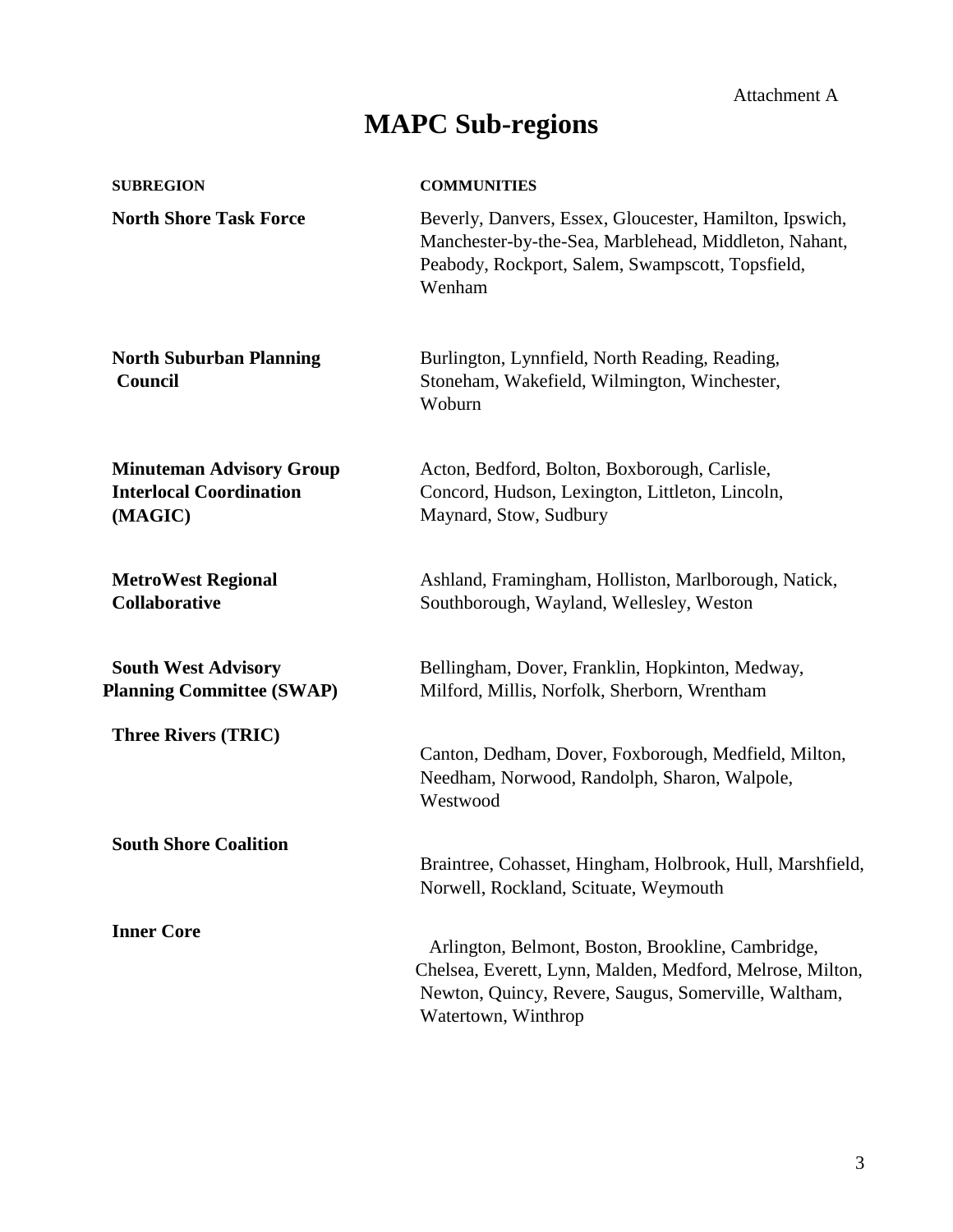# **Boston MPO 97 Cities and Towns**

#### *Cities*

| Beverly          | Lynn          | Revere     |
|------------------|---------------|------------|
| <b>Boston</b>    | Malden        | Salem      |
| <b>Braintree</b> | Marlborough   | Somerville |
| Cambridge        | Medford       | Waltham    |
| Chelsea          | Melrose       | Watertown* |
| Everett          | <b>Newton</b> | Weymouth   |
| Franklin*        | Peabody       | Woburn     |
| Gloucester       | Quincy        |            |
| Framingham       |               |            |

*\* MAPC Legal Counsel has rendered an opinion that Franklin and Watertown are defined as cities for the purpose of the MPO Election.*

| <b>Towns</b>      |                |              |
|-------------------|----------------|--------------|
| Acton             | Hopkinton      | Randolph     |
| Arlington         | Hudson         | Reading      |
| Ashland           | Hull           | Rockport     |
| Bedford           | Ipswich        | Rockland     |
| Bellingham        | Lexington      | Saugus       |
| Belmont           | Lincoln        | Scituate     |
| <b>Bolton</b>     | Littleton      | Sharon       |
| Boxborough        | Lynnfield      | Sherborn     |
| <b>Brookline</b>  | Manchester     | Southborough |
| <b>Burlington</b> | Marblehead     | Stoneham     |
| Canton            | Marshfield     | Stow         |
| Carlisle          | Maynard        | Sudbury      |
| Cohasset          | Medfield       | Swampscott   |
| Concord           | Medway         | Topsfield    |
| Danvers           | Middleton      | Wakefield    |
| Dedham            | Milford        | Walpole      |
| Dover             | <b>Millis</b>  | Wayland      |
| Essex             | Milton         | Wellesley    |
| Foxborough        | Nahant         | Wenham       |
| Hamilton          | <b>Natick</b>  | Weston       |
| Hingham           | Needham        | Westwood     |
| Holbrook          | <b>Norfolk</b> | Wilmington   |
| Holliston         | North Reading  | Winchester   |
|                   | Norwell        | Winthrop     |
|                   | Norwood        | Wrentham     |